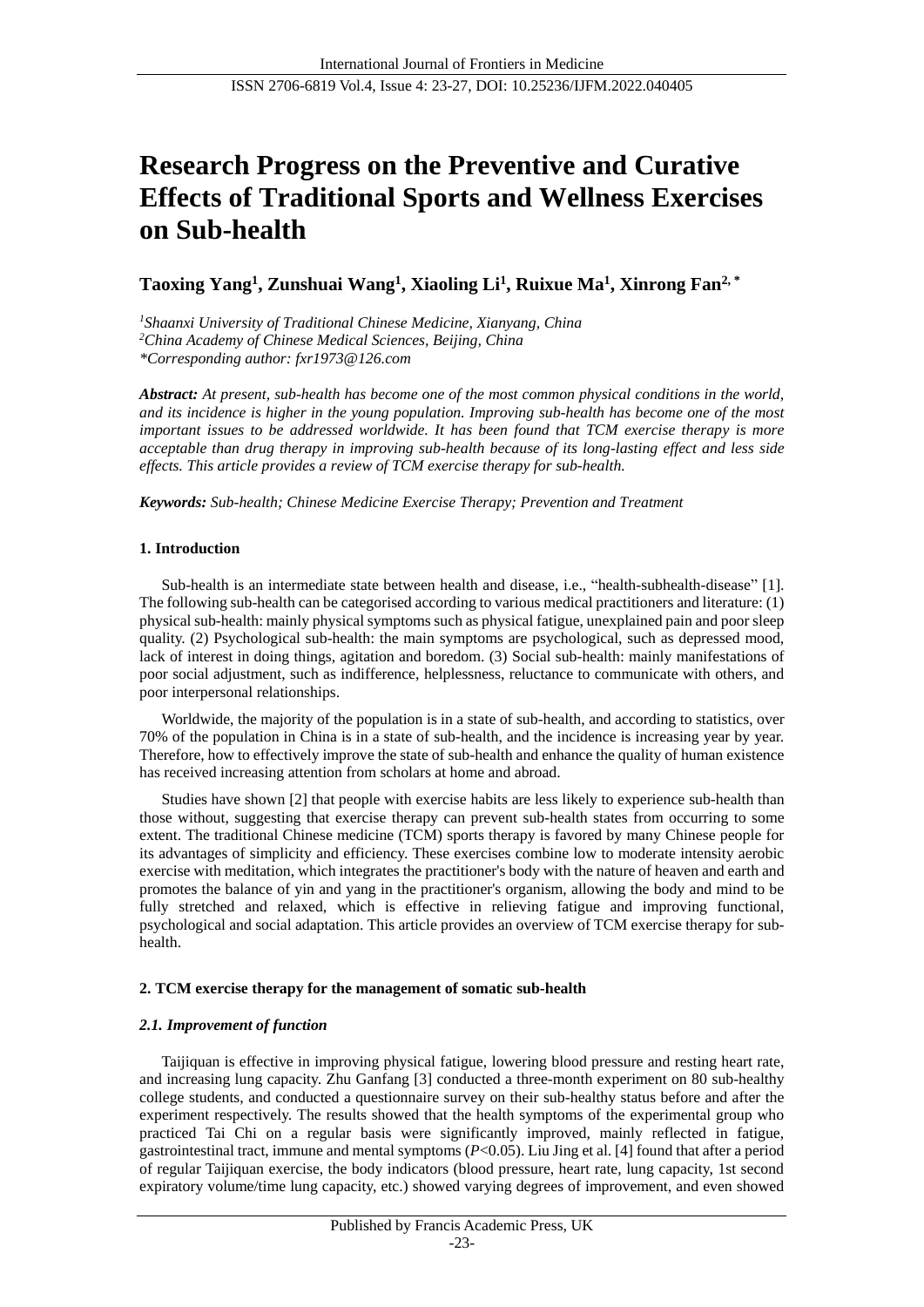an "energy-saving" pattern, which prolonged life. Wang Yang [5] from Hubei University of Traditional Chinese Medicine measured the surface electromyographic signals of the core muscles of healthy university students before and after the practice of Baduanjin and found that both short-term and longterm practice of Baduanjin produced a certain degree of stimulation of the lumbar and abdominal muscles, and that prolonged exercise increased muscle strength and also improved muscle tolerance. Zhang Cong et al. [6] used a cohort study method and found that after practicing Baduanjin, the subjects' symptoms such as mental fatigue and dizziness improved significantly  $(P<0.05)$ . A number of studies have demonstrated the advantages of Yi Jin Jing in the management of physical sub-health. Bi Zijuan et al. [7] conducted Yi Jin Jing training on university students in sub-health at Shanghai University of Traditional Chinese Medicine and collected information from their pulse charts before and after practice. The main effects were to slow down heart rhythm, improve heart ejection and improve vascular compliance, and reduce peripheral resistance. Xu Ruixu et al. [8] conducted an experimental study of Yi Jin Jing "Supporting Tian Pile" on Yang deficiency college students and confirmed that it was effective in improving the fear of cold and weakness of the waist and knees in Yang deficiency (*P*<0.01). A study by Su Yufeng et al. [9] found that after three months of Yi Jin Jing exercise, elderly women showed significant improvements in blood lipids, as well as a decrease in blood pressure and a range of positive effects on physical functions, including seated forward bending, back strength, reaction time, and time spent standing on one leg with eyes closed. In an experimental study conducted by Hou Yanshao [10] on 60 people aged 60-69 years old in the urban area of Quzhou County, Handan City, Hebei Province, the participants were tested for lower limb stability indicators before and after the experiment. After 12 weeks of Wu Qin Xi Exercise training for 60-70 minutes each time for five times a week, the elderly showed significant differences in lower limb stability compared to before the experiment. Wu Qin Xi Exercise can assist the body in regulating blood lipid balance. In a controlled experiment conducted by Yu Dinghai [11] on 100 healthy middle-aged and elderly people in Yangpu District, Shanghai, who had no long-term exercise history, the triglyceride levels of the experimental group after three months of daily morning Wu Qin Xi exercises were significantly lower than those before the experiment. Another study found [12] that long-term, moderate exercise of the Wu Qin Xi Exercises could increase their total Tlymphocyte count to some extent, indicating that the Wu Qin Xi Exercises exercise played a positive regulatory role on the body's immune function. The Liuzijue exercise also has the effect of improving somatic sub-health. Wei Shengmin [13] found that after 30 middle-aged and elderly people aged 50-70 years old practised The Liuzijue exercise for three months at a community morning exercise site in Shijiazhuang, Hebei Province, the subjects' body shape (e.g. hip circumference and other indicators) changed significantly compared with that before the training, and their physical quality was significantly enhanced. It also had a positive effect on blood lipid regulation.

## *2.2. Regulation of sleep*

In terms of sleep, all types of TCM health exercises have shown strong positive effects. In an experimental study of college students with sleep disorders at a university in Chengdu, Luo Shasha [14] found that the Pittsburgh Sleep Quality Index (PSQI) scores of the experimental group practicing Taijiquan were significantly lower than those of the control group not practicing Taijiquan (*P*<0.001), and all seven dimensions of the PSQI were significantly different  $(P<0.001)$ . Tang Ying et al. [15] combined hot spring retreat with Baduanjin retreat as the observation group and the routine intervention was used as the control group, intervening the people in the sanatorium who were in a sub-healthy state. After two weeks, both the observation group and the control group were better than before the intervention in terms of improving sub-health, and the observation group was significantly better than the control group in terms of improving sleep quality and anti-anxiety (*P*<0.001). Yang Yang [16] et al. measured the sleep quality of sub-health nurses who practiced Baduanjin at 1, 3 and 6 months, and found that mild, moderate and severe sub-health nurses were all healthier after practicing Baduanjin than before, and the results were better at 6 months of practice than at 1 and 3 months. Wang Wei et al. [17] conducted an experimental study on students with insomnia at a university and found that students who participated in Yi Jin Jing training had significantly better sleep quality after two months of exercise than before (*P*<0.01). Cheng Haifang et al. [18] conducted a modified Yi Jin Jing intervention with a group of elderly people with sleep disorders in the Shanghai community and recorded their sleep quality using the PSQI. They found that the scale scores of the elderly people decreased and their quality of life improved significantly after participating in the intervention compared to before. The experiment by Yang Yu et al. [19] showed that Wu Qin Xi Exercises combined with Eszopiclone had good therapeutic effects on patients with insomnia of the heart and spleen deficiency type, and the therapeutic effects were superior to the Tui Na combined with Eszopiclone protocol. Liuzijue exercise can effectively improve sleep disorders. Cui Xiang et al. [20] divided 60 university students with sleep disorders in Hubei University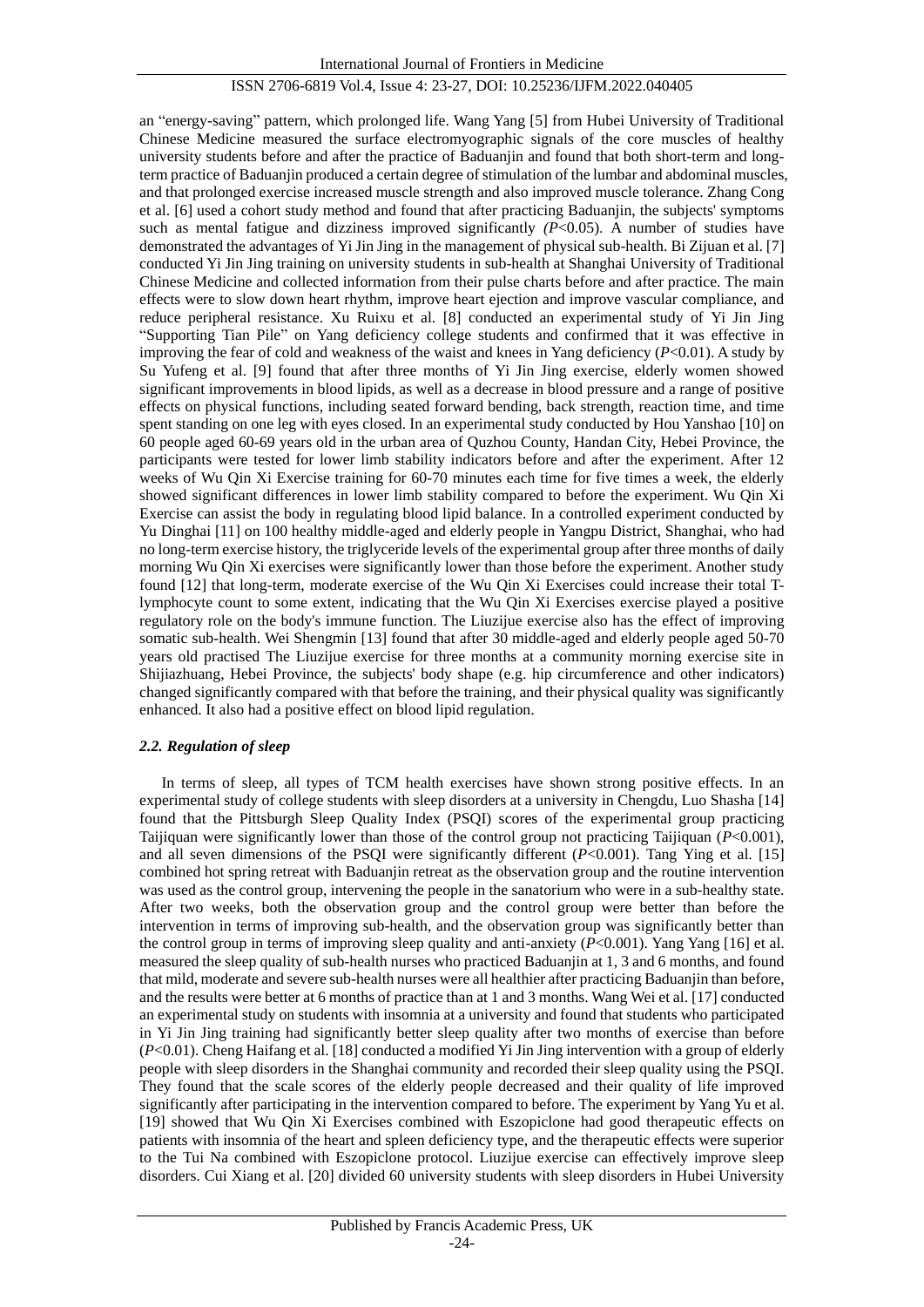of Traditional Chinese Medicine into two groups of 30 each according to the principle of random grouping. The experimental group performed regular (five times a week, one hour each time) Liuzijue exercises, while the control group did not perform specific physical training, and tested their sleep with PSQI before and after the experiment, respectively. After 8 weeks, the PSQI score of the experimental group was generally lower than before the experiment, showing significant differences in different factors.

#### **3. Chinese medicine exercise therapy for the management of psychological sub-health**

Traditional health sports are mostly a combination of somatic movements and meditative activities that relax the practitioner's brain and have a positive effect on the elimination of tension and other undesirable factors, helping the body to regulate itself.

Taijiquan can effectively alleviate anxiety, depression and other adverse emotions. In a questionnaire survey and physical examination of permanent residents of Chenjiagou village, Wen County, Henan Province, who were over 40 years old, and their sleep and anxiety and depression, Shen Minghui et al. [21] found that middle-aged and elderly men who practised Taijiquan had better sleep and anxiety and depression than the non-practising group (*P*<0.05). Rao Ting et al. [22] also confirmed in a clinical trial that Taijiquan had some improvement in sleep and depression and anxiety. Zhang Yuzheng [23] found through a questionnaire survey that university students generally had some degree of anxiety symptoms, and found through an experimental design study that practicing Baduanjin could alleviate the bad mood of university students in terms of anxiety and depression. Fan Weiying et al. [24] found that the experimental group practising Baduanjin had better control of anxiety, depression and blood pressure than the control group in 38 cases of primary elderly hypertensive patients in a group intervention. In an experimental study of 42 young and middle-aged people of different ages working in Beijing, Cheng Miao [25] found that after 12 weeks of regular Yi Jin Jing fitness exercises, the subjects were significantly better in terms of depression and anxiety. Li Wei [26] grouped 360 first-year general college students from Dezhou Institute of Vocational Technology according to the principle of balance, and measured the subjects' physical form, physiological function, physical quality and mental health before and after the experiment respectively, and trained the experimental group with Wu Qin Xi Exercises and the control group without training. After 18 weeks, in addition to a series of positive changes in the body, the experimental group has also greatly improved in terms of mood. The scores of various negative emotional factors were significantly lower than those before the experiment  $(P<0.01)$ , while the scores of some positive emotional factors were higher than those before the experiment (*P*<0.01). Gao Jin [27] conducted an experiment with depressed patients in Xiamen Xiangyue Hospital and found that after four weeks, the scores on the Depression Self-Rating Scale and Anxiety Self-Rating Scale in the experimental group that took Liuzijue Exercise intervention were significantly lower than those before the experiment and in the control group, and that the bad mood improved.

## **4. Chinese medicine exercise therapy for the management of social interaction sub-health**

Social interaction sub-health is mostly seen in the form of reluctance to engage with people, reduced frequency of interpersonal interaction, or interpersonal tension. Chinese medicine exercise therapy can alleviate this phenomenon to some extent.

Xiang Yunping [28] conducted a questionnaire survey on 100 practitioners and 100 non-practitioners of Taijiquan at Zhoukou Normal College and found that Taijiquan could have a positive effect on all dimensions of college students' mental health, with significant effects in interpersonal relationships, psychological tolerance and adaptability. Qi Yan [29] analysed 220 students from Baotou Medical College and found that students who regularly participated in Taijiquan training scored significantly lower than ordinary university students on the factor of interpersonal sensitivity and were more confident in the process of interpersonal interaction, indicating that Taijiquan could improve social interaction subhealth. Hu Bingjiao et al. [30] selected 100 students from the class of 2006 at Mudanjiang Medical College to undergo Baduanjin training and conducted psychological and psychological tests on them before and after the training. The results showed that after 20 weeks of Baduanjin exercise, all indicators of the students were better than before and interpersonal tension was reduced. A study on Yi Jin Jing in an elderly population [31] showed that after six months of practice, adverse factors such as interpersonal relationship and paranoia scored lower than those who did not practise (*P*<0.01), and adverse factors such as compulsion and hostility also reflected significant differences compared to the control group (*P*<0.05), and after one year of practice, various differences were further significant (*P*<0.01). Li Shaohua [32] experimentally studied the effects of Wu Qin Xi on the cognition of an elderly population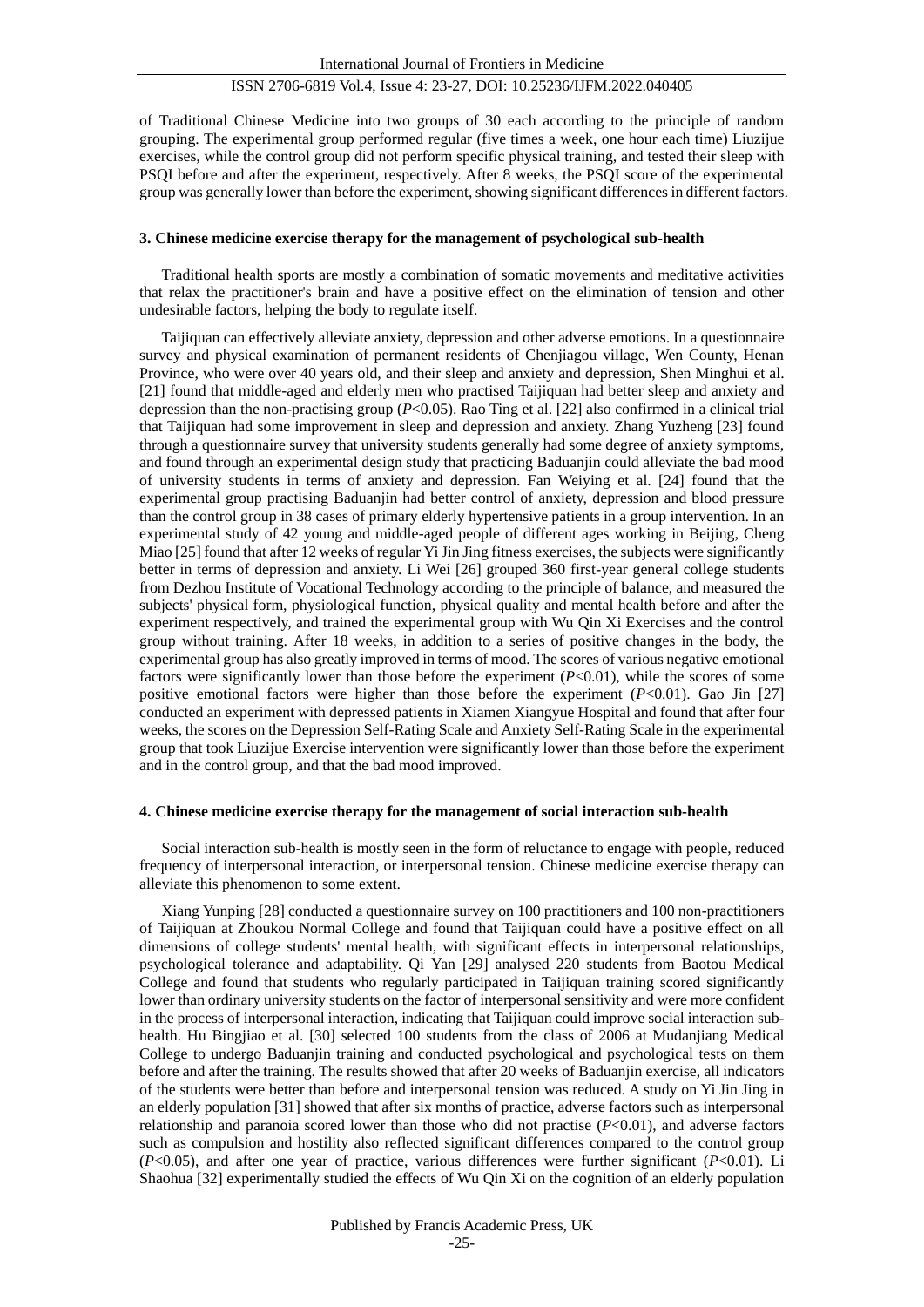who volunteered to participate in a study in the community. Cognitive function and baseline health data were collected before and after the experiment, and the experimental group showed varying degrees of improvement in cognition and somatic health, especially in speech function and attention, after 40 weeks of Wu Qin Xi training once a week for one hour. The benefits were more pronounced over time. In an experimental study conducted by You Xingxue [33] on retired elderly people from Wangjing Nanhu District in Beijing and Xingtai University for the Aged, after three months, the total physical health and mental health scores of the elderly in the experimental group practicing the Liuzijue Exercise improved significantly compared to the pre-experimental period, and the improvement in mental health was even more significant than before.

## **5. Conclusion**

In summary, common traditional sports and health exercises: Taijiquan, Baduanjin, Yi Jin Jing, Wu Qin Xi, and Liuzijue are good for improving somatic sub-health, psychological sub-health and social adaptation sub-health. We should carry them forward and spread them to communities and schools so that people of all ages can actively participate.

## **References**

*[1] Zhu Rong. Interpretation of the Clinical Guidelines for Traditional Chinese Medicine in Sub-health [J]. Chinese Traditional Medicine Modern Distance Education, 2009, 7(02): 79-80.*

*[2] Ercan S, Başkurt F, Başkurt Z, et al. Effect of Self-perceived Fatigue on Balance and Functional Mobility in Middle-Aged Obese Women [J]. Acta Med Okayama, 2019, 73(2): 95-100.*

*[3] Zhu Jianfang. An experimental study on traditional health care intervention for college students' subhealth [J]. Contemporary Sports Technology, 2016, 6(31): 85-87.*

*[4] Liu J, Chen PJ, Qiu Pisang, et al. A follow-up study on the effects of long-term Taijiquan exercise on the cardiorespiratory fitness of middle-aged and elderly women [J]. Chinese Journal of Sports Medicine, 2003(03): 290-293.*

*[5] Wang Yang. Study on the influence of Baduanjin training on the surface electromyographic signals of core muscles in the lumbar and abdominal regions of healthy university students [D]. Hubei University of Traditional Chinese Medicine, 2021.*

*[6] Zhang Cong, Liao Yan, Zhang Yu, et al. A cohort study on the effect of practicing Baduanjin on the improvement of TCM symptoms in people with fatigue sub-health[J]. Journal of Beijing University of Traditional Chinese Medicine (TCM Clinical Edition), 2013, 20(06): 6-9.*

*[7] Bi Zijuan, Wang Yu, Wang Jue, et al. A study on the evaluation of Yi Jin Jing based on digital pulse map to regulate the health status of college students [J]. Chinese Journal of Traditional Chinese Medicine Information, 2020, 27(06): 23-27.*

*[8] Xu Ruixu, Dou Sidong, Huang Ningying, et al. Effects of Yi Jin Jing " Supporting Tian Pile" Exercise on Yang Deficiency Physique of College Students [J]. Journal of Changchun University of Traditional Chinese Medicine, 2019, 35(02): 295-297.*

*[9] Su Yufeng, Liu Xiaodan. Effects of fitness qigong and Yi Jin Jing exercise on physical function and blood lipids in the elderly [J]. Journal of Nanjing Institute of Physical Education and Sports (Natural Science Edition), 2012, 11(02): 27-29.*

*[10] Hou Yanshao. A comparative study on the effects of fitness qigong Baduanjin and Wu Qin Xi play on the stability of the lower limbs of the elderly [D]. Hebei Normal University, 2016.*

*[11] Yu Dinghai. Changes in lipid metabolism in middle-aged and elderly people before and after six months of fitness qigong-Wu Qin Xi play exercise[J]. Chinese Journal of Sports Medicine, 2008(05): 610-611.*

*[12] Yu Dinghai, Wang Jinghao. Changes in peripheral blood T lymphocytes in middle-aged and elderly people before and after 6 months of fitness qigong Wu Qin Xi exercise [J]. Chinese Journal of Sports Medicine, 2007(02): 206-207.*

*[13] Wei Shengmin. An experimental study on the fitness efficacy of four types of fitness qigong exercises on middle-aged and elderly people [D]. Hebei Normal University, 2007.*

*[14] Luo Shasha. Research on the intervention effect of Taijiquan on sleep disorders in college students [J]. Chinese healing medicine, 2021, 30(12): 1249-1252.*

*[15] Tang Ying, Jiang Yanfang, Wu Tao. The implementation of hot spring hydrotherapy with Baduanjin in improving the sub-health status of special duty convalescents [J]. Chinese healing medicine, 2021, 30(11): 1214-1216.*

*[16] Yang Yang, Liu Jing. Analysis of the effect of Baduanjin on alleviating nurses' sub-health and sleep*